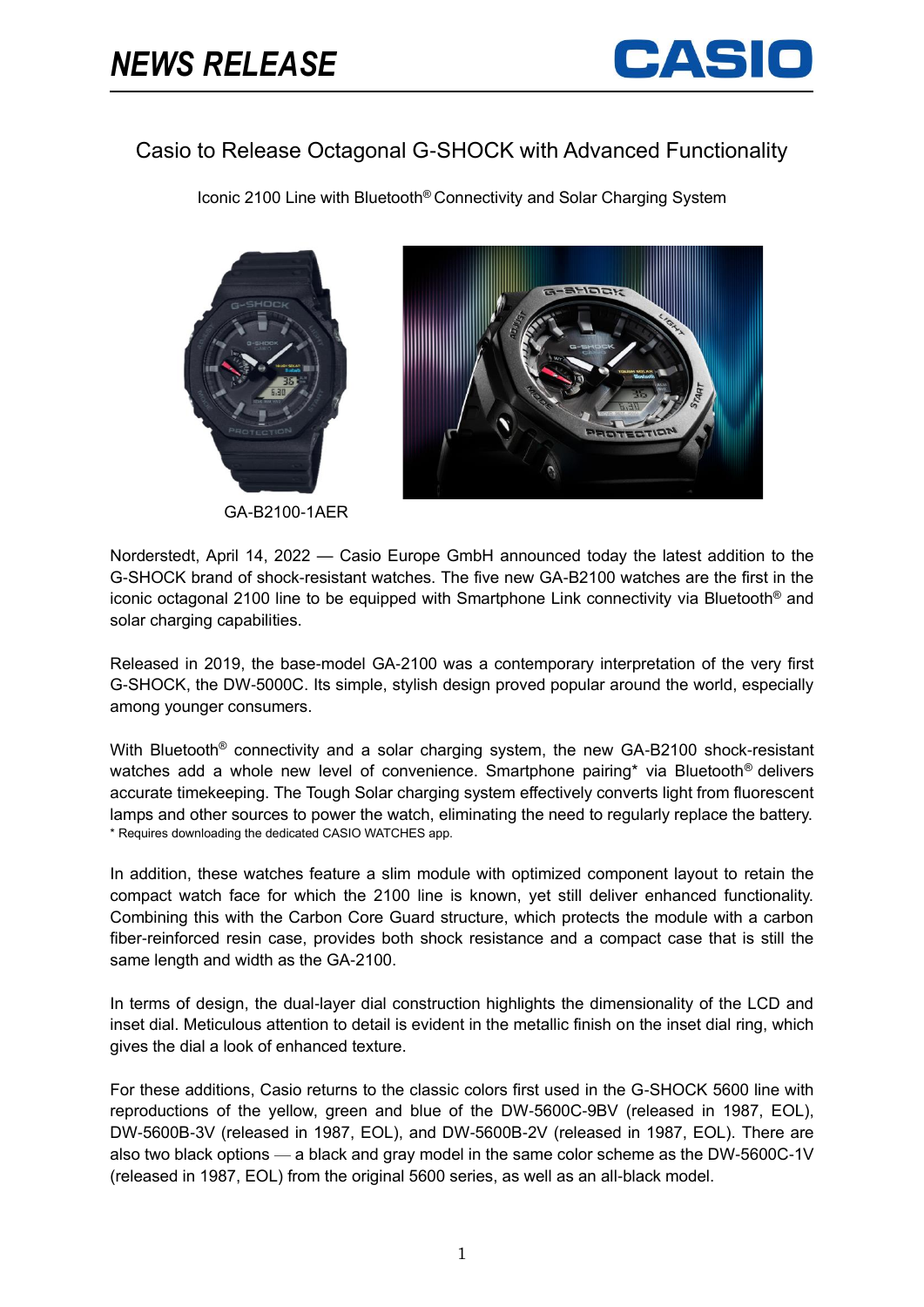| Model          | Color               |
|----------------|---------------------|
| GA-B2100-1AER  | <b>Black × Gray</b> |
| GA-B2100-1A1ER | Black × Black       |
| GA-B2100-2AER  | Blue                |
| GA-B2100-3AER  | Green               |
| GA-B2100C-9AER | Yellow              |





GA-B2100-1AER GA-B2100-1A1ER



| ,,,,,,,,,,,,,,,,                |                           |                                                                                                                                                                                                                 |
|---------------------------------|---------------------------|-----------------------------------------------------------------------------------------------------------------------------------------------------------------------------------------------------------------|
| Construction                    |                           | Shock-resistant                                                                                                                                                                                                 |
| <b>Water Resistance</b>         |                           | 20 bar                                                                                                                                                                                                          |
| Communication<br>Specifications | Communication<br>Standard | Bluetooth <sup>®</sup> low energy                                                                                                                                                                               |
|                                 | Signal Range              | Up to 2 meters (may differ depending on surrounding<br>conditions)                                                                                                                                              |
| World Time                      |                           | 38 time zones* (38 cities + coordinated universal time),<br>daylight saving on/off, auto summer time (DST) switching,<br>home city/world time city swapping<br>* May be updated when connected to a smartphone. |
| Stopwatch                       |                           | 1/100 second (00'00"00~59'59"99) /1 second (1:00'00"<br>$\sim$ 23:59'59"); measuring capacity: 23:59'59.99"; measuring<br>modes: elapsed time, lap/split time                                                   |

**Specifications**